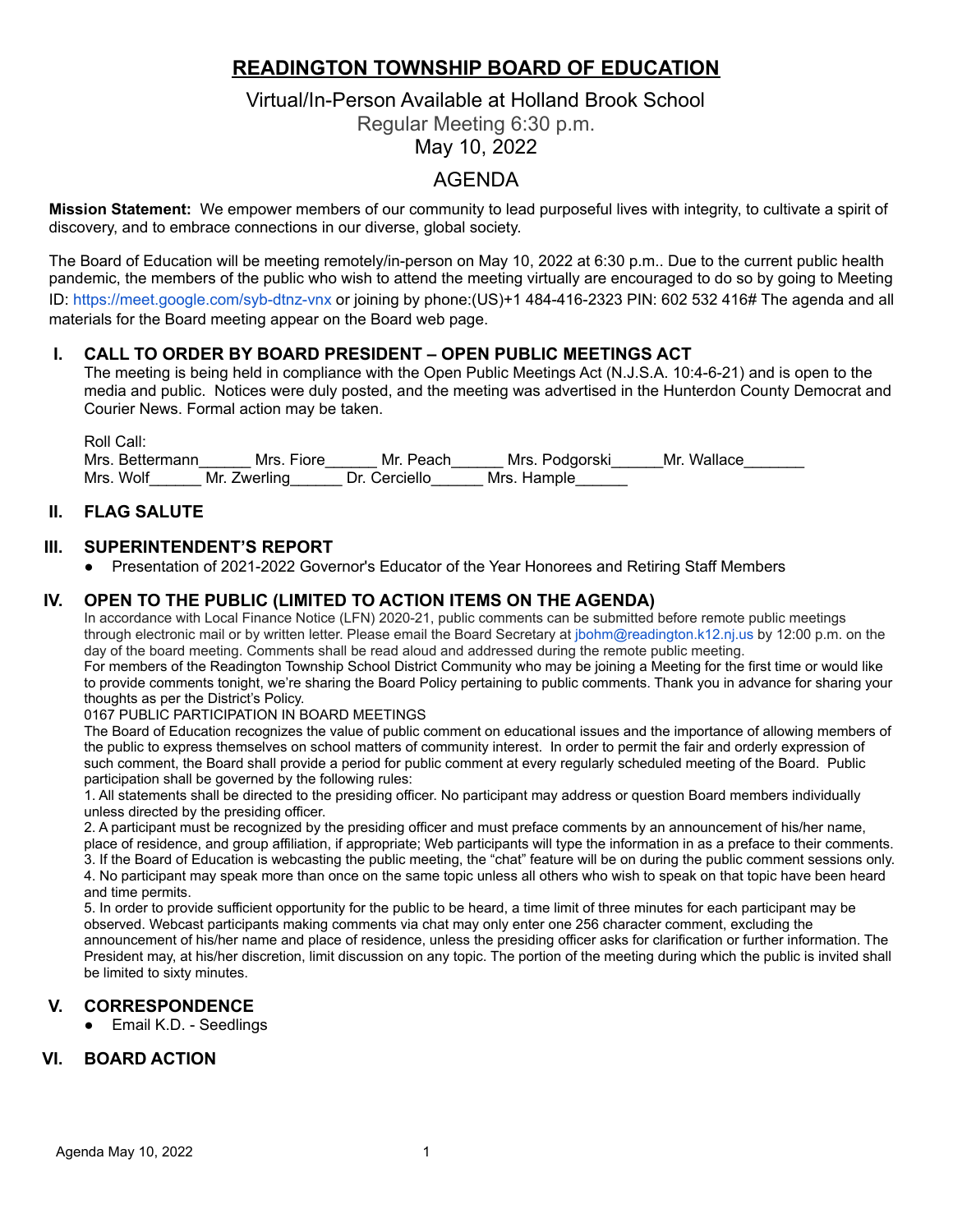# **A. APPROVAL OF ADMINISTRATIVE REPORTS**

| 1.         | Motion to adopt $1.01 - 1.02$<br>Motion $2^{nd}$ $2^{nd}$                                                                                                                                                                                                                                                                                                                                                                                                            |
|------------|----------------------------------------------------------------------------------------------------------------------------------------------------------------------------------------------------------------------------------------------------------------------------------------------------------------------------------------------------------------------------------------------------------------------------------------------------------------------|
| 1.01       | Motion to approve Enrollment and Drill Reports April 2022.                                                                                                                                                                                                                                                                                                                                                                                                           |
| 1.02       | Motion to approve the revised Road Forward: Readington Ready Plan.                                                                                                                                                                                                                                                                                                                                                                                                   |
| Roll Call: | Mrs. Bettermann_______ Mrs. Fiore_______ Mr. Peach______ Mrs. Podgorski______Mr. Wallace_________<br>Mrs. Wolf_______ Mr. Zwerling_______ Dr. Cerciello_______ Mrs. Hample_______                                                                                                                                                                                                                                                                                    |
|            | <b>B. APPROVAL OF MINUTES</b>                                                                                                                                                                                                                                                                                                                                                                                                                                        |
| 2.         | Motion to adopt 2.01 - 2.02<br>Motion $2^{nd}$ $2^{nd}$                                                                                                                                                                                                                                                                                                                                                                                                              |
| 2.01       | Motion to approve the Meeting Minutes April 26, 2022.                                                                                                                                                                                                                                                                                                                                                                                                                |
| 2.02       | Motion to approve the Executive Session Meeting Minutes April 26, 2022.                                                                                                                                                                                                                                                                                                                                                                                              |
| Roll Call: | Mrs. Bettermann_______ Mrs. Fiore_______ Mr. Peach______ Mrs. Podgorski______Mr. Wallace_______<br>Mrs. Wolf Mr. Zwerling Dr. Cerciello Mrs. Hample<br><b>C. FINANCE/FACILITIES</b>                                                                                                                                                                                                                                                                                  |
|            | <b>Committee Report</b>                                                                                                                                                                                                                                                                                                                                                                                                                                              |
| 3.         | Motion to adopt 3.01 - 3.10                                                                                                                                                                                                                                                                                                                                                                                                                                          |
| 3.01       | Motion to approve the Bill List for the period from April 28, 2022 through May 11, 2022 for a total amount<br>of \$1,607,035.64.<br>(Attachment 3.01)                                                                                                                                                                                                                                                                                                                |
| 3.02       | Motion to approve District Travel Schedule May 10, 2022 for a total amount of \$1,799.00.<br>(Attachment 3.02)                                                                                                                                                                                                                                                                                                                                                       |
| 3.03       | Motion to ratify and approve Payroll and Agency for the month of March 2022 for a total amount of<br>\$2,115,082.15<br>(Attachment 3.03)                                                                                                                                                                                                                                                                                                                             |
| 3.04       | Motion to ratify and approve the following Account Transfers for March 1, 2022 through March 31, 2022.<br>(Attachment 3.04-3.04a)                                                                                                                                                                                                                                                                                                                                    |
| 3.05       | Motion to ratify and approve the Student Activities Account for March 1, 2022 through March 31, 2022.<br>(Attachment 3.05)                                                                                                                                                                                                                                                                                                                                           |
| 3.06       | Motion to accept the FINANCIAL REPORT CERTIFICATION OF BOARD SECRETARY'S MONTHLY<br>CERTIFICATION BUDGETARY LINE ITEM STATUS: March 31, 2022 Pursuant to N.J.A.C.6A:23-2.11(c) 3,<br>the Business Administrator/Board Secretary certifies that as of March 31, 2022 no budgetary line item<br>account has obligations and payments which in total exceed the amount appropriated by the district Board of<br>Education pursuant to N.J.S.A. 18A:17-9 and 18A:22-8.1. |
|            | Jason M. Bohm, Board Secretary                                                                                                                                                                                                                                                                                                                                                                                                                                       |

Pursuant to N.J.A.C. 6:23-2.11(c)4, we certify that as of March 31, 2022 and after review of the Secretary's monthly financial report (appropriations section) and upon consultation with the appropriate district officials that, to the best of our knowledge, no major account or fund has been over expended in violation of N.J.A.C. 6A23-2.11(a)1 and that sufficient funds are available to meet the district's financial obligations for the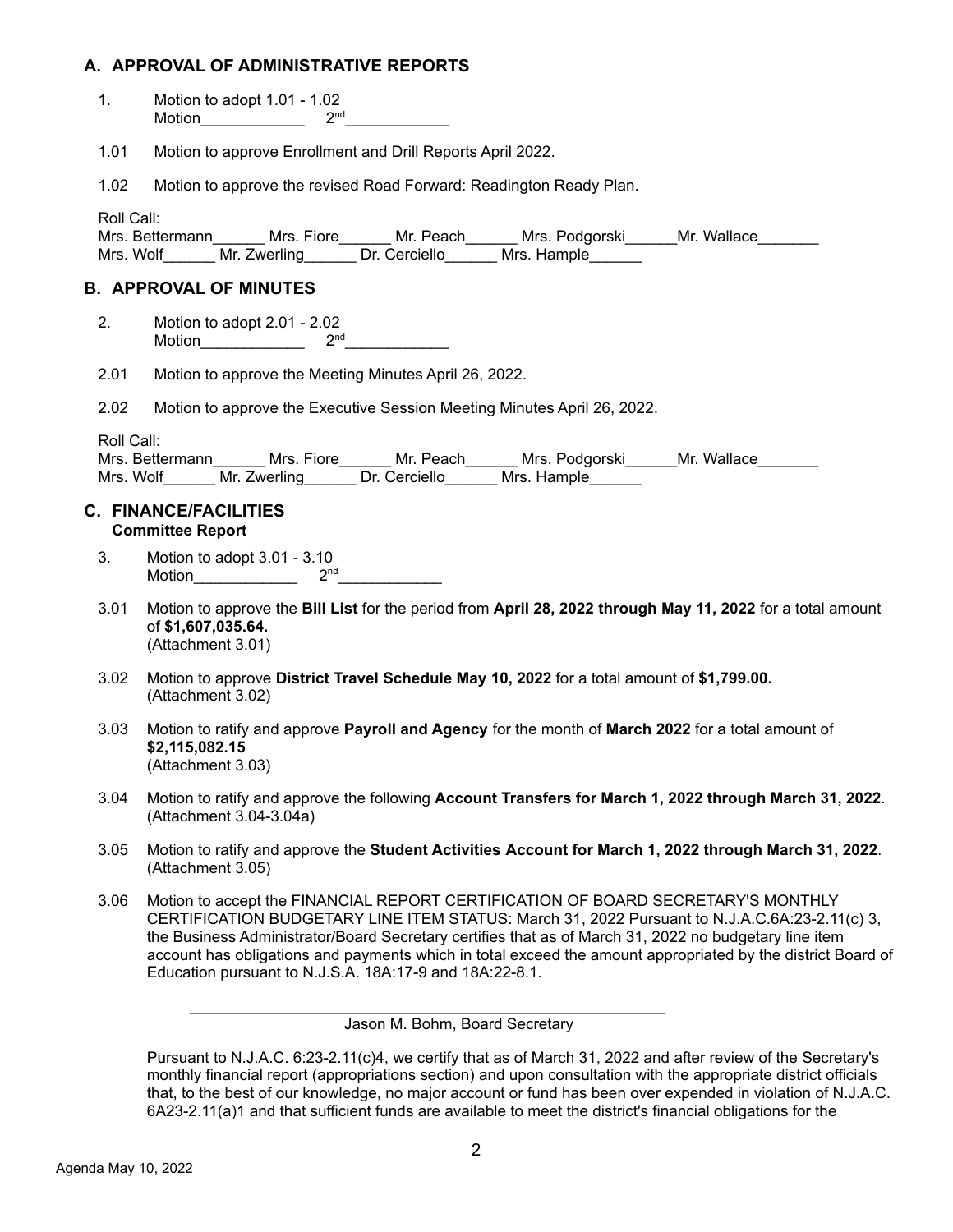remainder of the fiscal year, and further, that we approve the Board Secretary and Treasurer's Reports subject to audit for the period ending March 31, 2022. (Attachment 3.06-3.06a)

3.07 Motion to approve the schedule for requisition of taxes from Readington Township for the 2022-2023 school year:

|                  |    |                | 2022-2023 IAA LEVY REQUEST |                     |                     |
|------------------|----|----------------|----------------------------|---------------------|---------------------|
|                  |    | <b>GENERAL</b> |                            | <b>DEBT SERVICE</b> | <b>TOTAL</b>        |
| <b>July 2022</b> | \$ | 1,586,940.00   | \$                         | 1,239,069.00        | \$<br>2,826,009.00  |
| August 2022      |    | 2,826,007.00   |                            |                     | 2,826,007.00        |
| September 2022   |    | 2,826,007.00   |                            |                     | 2,826,007.00        |
| October 2022     |    | 2,829,007.00   |                            |                     | 2,826,007.00        |
| November 2022    |    | 2,829,007.00   |                            |                     | 2,829,007.00        |
| December 2022    |    | 2,829,007.00   |                            |                     | 2,829,007.00        |
| 2022             | \$ | 15,716,975.00  | \$                         | 1,239,069.00        | \$<br>16,956,044.00 |
| January 2023     |    | 1,947,770.00   |                            | 806,071.00          | \$<br>2,753,841.00  |
| February 2023    |    | 2,753,841.00   |                            |                     | 2,753,841.00        |
| March2023        |    | 2,753,841.00   |                            |                     | 2,753,841.00        |
| April 2023       |    | 2,753,841.00   |                            |                     | 2,753,841.00        |
| May 2023         |    | 2,753,841.00   |                            |                     | 2,753,841.00        |
| <b>June 2023</b> |    | 2,753,841.00   |                            |                     | 2,753,841.00        |
| 2023             | \$ | 15,716,975.00  | \$                         | 806,071.00          | \$<br>16,523,046.00 |
|                  |    |                |                            |                     |                     |
| <b>Total</b>     | \$ | 31,433,950.00  | \$                         | 2,045,140.00        | \$<br>33,479,090.00 |

# READINGTON TOWNSHIP BOARD OF EDUCATION 2022-2022 TAY LEVY REQUIRST

3.08 Motion to approve the following resolution:

**WHEREAS**, on March 16, 2021 the Readington Township Board of Education approved a long range facilities plan; and

**WHEREAS**, the Readington Township Board of Education desires to proceed with construction for a curriculum office renovation and roof project in the 2022-2023 school year; and

**WHEREAS**, on February 22, 2022 the Board approved a professional services contract with Settembrino Architects for a curriculum office renovation project and roof project for the summer of 2022; and **WHEREAS**, on March 15, 2022 the Board has sufficient local funding available in Capital Reserve to complete the projects based on estimates created by the Business Administrator and Settembrino Architects, and approved the withdrawal of capital reserve funds through its 2022-2023 school year budget; and **NOW THEREFORE, BE IT RESOLVED AS FOLLOWS**: the Readington Township Board of Education approves the submission of the Holland Brook School curriculum office renovation and roof formally to the State of New Jersey as a capital project.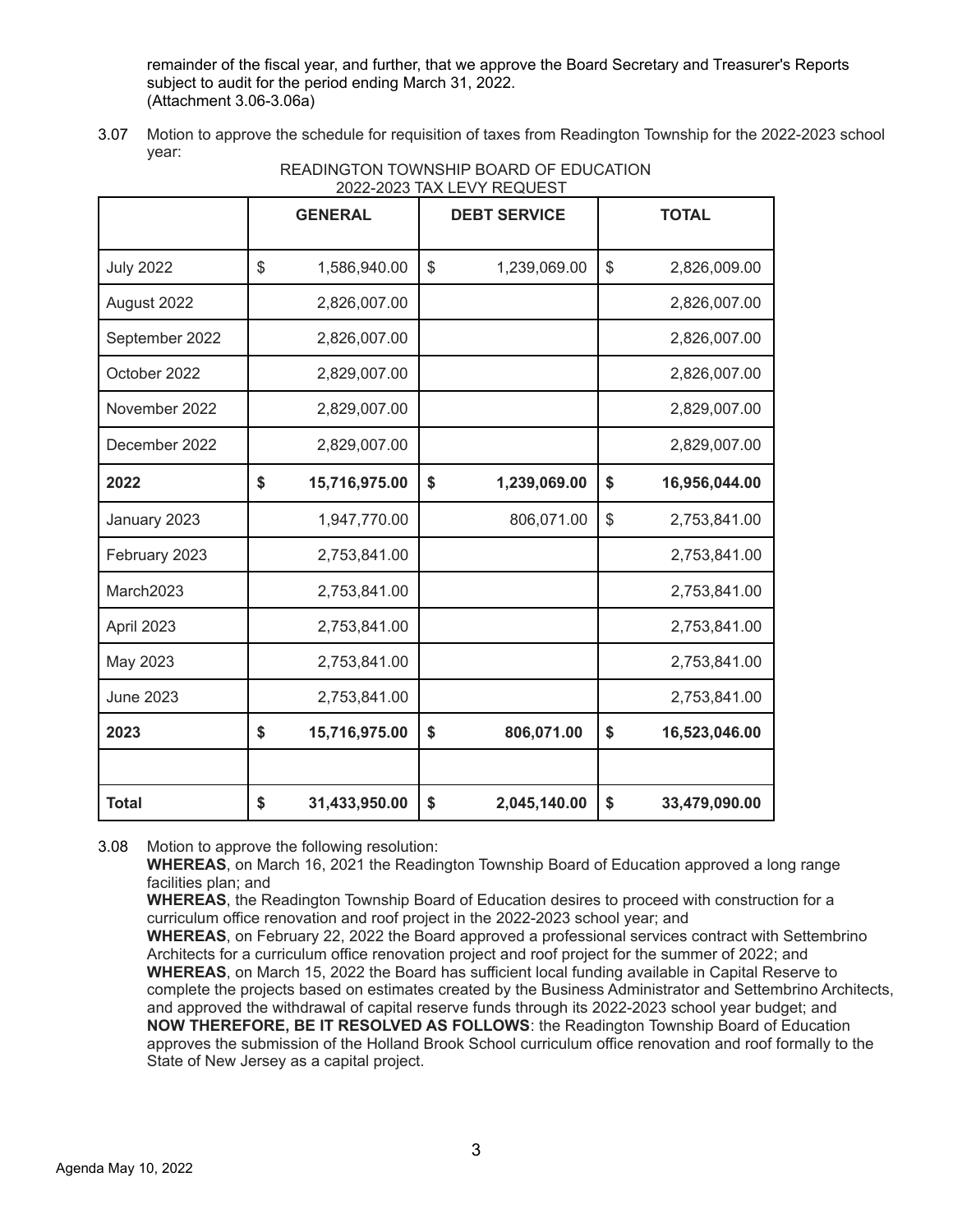- 3.09 Resolved to renew the District's employee insurance health and vision benefits with AmeriHealth and Horizon Dental for dental benefits for the 2022-2023 school year. (Attachment 3.09-3.09a)
- 3.10 **BE IT RESOLVED THAT THE BOARD OF EDUCATION** of Readington Township upon the recommendation of the Business Administrator approves the renewal of the food service management base year contract with Maschio's Food Service for the 2022-2023 school year as follows:

Maschio's guarantees a return to the School Food Authority in the amount of \$35,000.00. In the event the actual bottom line of the operational report (total revenue from all sources less program costs, including the management fee) is below this amount, Maschio's shall be responsible for any shortfall with the following conditions:

- a) There shall be no change in the School Food Authority's policies, practices and service requirements including changes in bell schedules and or meal service periods.
- b) The proposed pricing schedule is approved.
- c) The proposed staffing schedule is approved with no alterations.
- d) The state or federal minimum wage rate and taxes in effect as of January 1, 2022 shall remain consistent throughout the year.
- e) The projected number of service days for lunch will be 181 for all schools.
- f) There shall be no reduction in service days due to inclement weather schedule changes (i.e. early dismissal, delayed opening).
- g) The government reimbursement rates shall be no less than the rates for the previous school year.
- h) Vendor prices shall remain constant throughout the year.
- i) Average daily attendance shall remain at the same level as the previous school year.
- j) The number of free and reduced price participants shall remain at the same level as the previous school year.
- k) USDA donated foods including both entitlement and bonus foods, and including the value of donated foods contained in processed end products will be no less than the previous school year.
- l) Usable USDA donated foods, of adequate quality and variety required for Maschio's proposed menu will be valued at no less than the previous school year's value per reimbursable meal.
- m) There shall be no restrictions in a la carte sales. Sales will be permitted at all locations for the term of this addendum.
- n) Service hours, service requirements type or number of facilities selling food and/or beverages on School Food Authority's premises shall remain consistent throughout the year.
- o) There shall be no competitive sales during all service hours.
- p) Any changes in legislation, regulations, reimbursement rates, meal components and quantities required by the Child Nutrition Programs or changes in the USDA Smart Snack Policies will affect the guarantee.
- q) Due to the volatile nature of raw material costs, Maschio's and the Local Education Agency shall review quarterly costs associated with the paper and plastic supplies and fuel surcharges on other deliveries. Any changes in Maschio's costs shall result in an appropriate change in the guarantee.
- r) There will be no cessation of labor within the School Food Authority that would adversely affect sales.
- s) The School Food Authority shall make payment to Maschio's for the entire amount of fees, costs and expenses which Maschio's shall have incurred as the result of union organizational activities and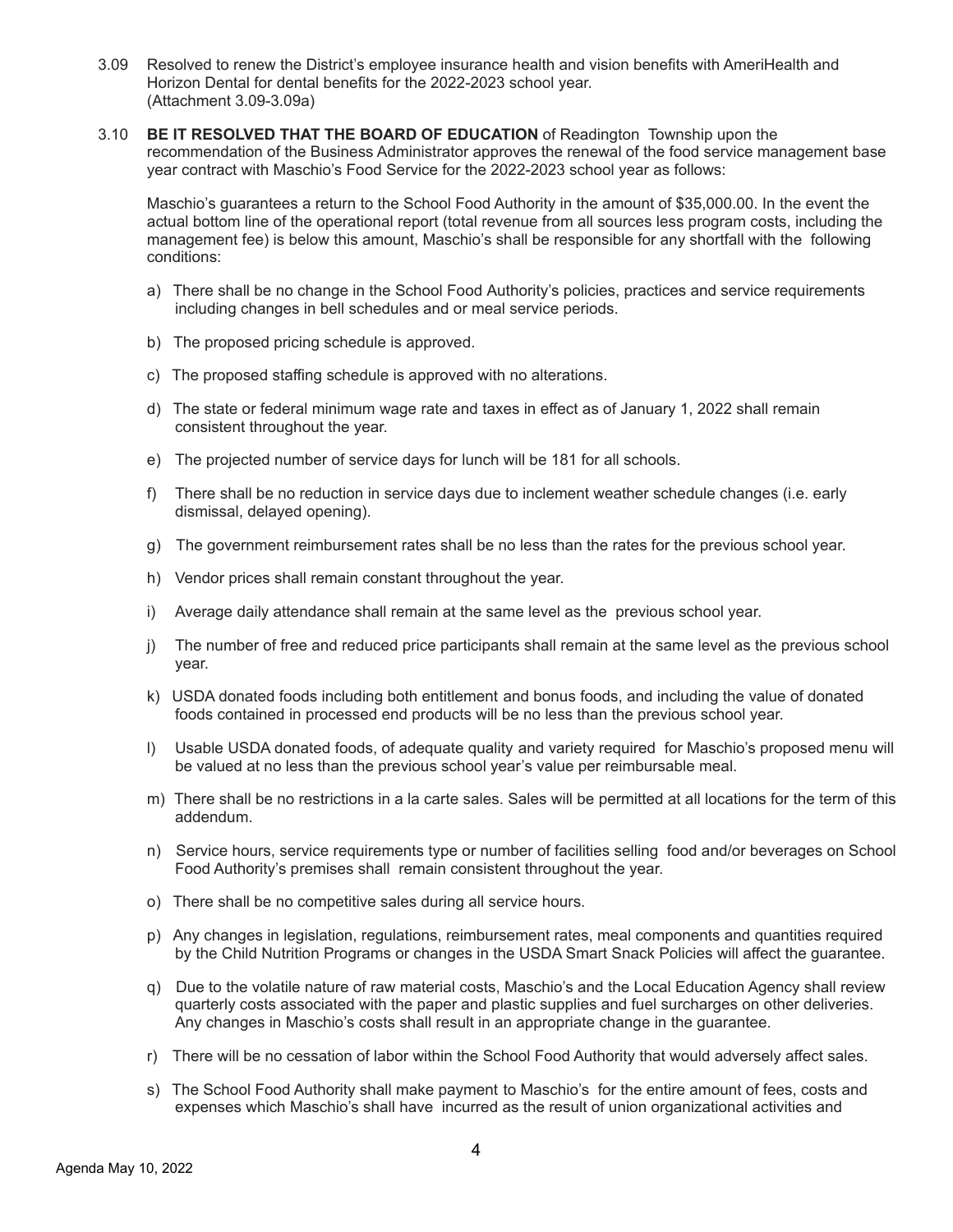participation in administrative proceedings involving the unionization of personnel, which were unknown to the officers of Maschio's at the time of execution of this Addendum.

- t) The number of eligible free and reduced students will be at least equal to the number of free and reduced eligible students in the previous year.
- u) The School Food Authority agrees to reimburse the food service account for the amount of unpaid charged meals either monthly or annually.
- v) Maschio's will not be responsible for sales decrease due to allowances given the School Food Authority for students to purchase lunches off campus if that allowance was not stated in the School Food Authority's specification.
- w) Any mandated expenses by either the federal or state governments regarding employee health care costs will reduce the guarantee in the amount of the actual cost of those expenses
- x) Maschio's has not taken into account the effect of lunch meals distributed under the School Food Authority's humanitarian meal policy in establishing the guarantee. Any changes in the value of lunch distributed under such policy that would negatively affect the guarantee will result in an appropriate adjustment thereof.
- y) The cost of providing reimbursable humanitarian meals will be at no cost to the students. Humanitarian meals shall mean meals provided at no cost to students who are unable to pay the full or reduced prices for a reimbursable meal. If a reimbursable Humanitarian meal is provided, the cost of such meals either full price or reduced price shall be billed to and paid for by the School Food Authority, then the cost of providing the humanitarian meals shall be excluded from the calculation of financial results for purposes of determining achievement of the financial guarantee.
- z) Any changes in the actual sales of meals distributed under any non-pricing program implemented during the current contract term could negatively affect the guarantee which will result in an appropriate adjustment thereof. In the event the foregoing conditions are not met during the school year, Maschio's guarantee obligation shall be reduced by an amount equivalent to any increased cost of loss of revenue attributable to the changes in such conditions.
	- The School Food Authority shall pay Maschio's an annual management fee in the amount of \$17,200.00. The management fee shall be payable in monthly installments of \$1,720.00 per month commencing on September 1, 2022 and ending on June 30, 2023.
	- Maschio's guarantees a return to the School Food Authority in the amount of \$20,000.00. (Attachment 3.10)

#### Roll Call:

| . |                 |              |               |                |             |
|---|-----------------|--------------|---------------|----------------|-------------|
|   | Mrs. Bettermann | Mrs. Fiore   | Mr. Peach     | Mrs. Podgorski | Mr. Wallace |
|   | Mrs. Wolf       | Mr. Zwerling | Dr. Cerciello | Mrs. Hample    |             |

#### **D. EDUCATION/TECHNOLOGY Committee Report**

- 4. Motion to adopt 4.01 4.05 Motion\_\_\_\_\_\_\_\_\_\_\_\_ 2  $2<sup>nd</sup>$
- 4.01 Motion to submit an amendment to the ESSER/ARP grant application to transfer the following funds to reallocate for accelerated learning and student instruction provided by third party vendors and professional consultants for staff development:

|     | From: 200-500 | Amount: \$33,311,00  |
|-----|---------------|----------------------|
|     | 200-300       | Amount: \$2,689.00   |
|     | 100-100       | Amount: \$138,000.00 |
| To∶ | 200-300       | Amount: \$74,000.00  |
|     | 100-300       | Amount: \$100,000.00 |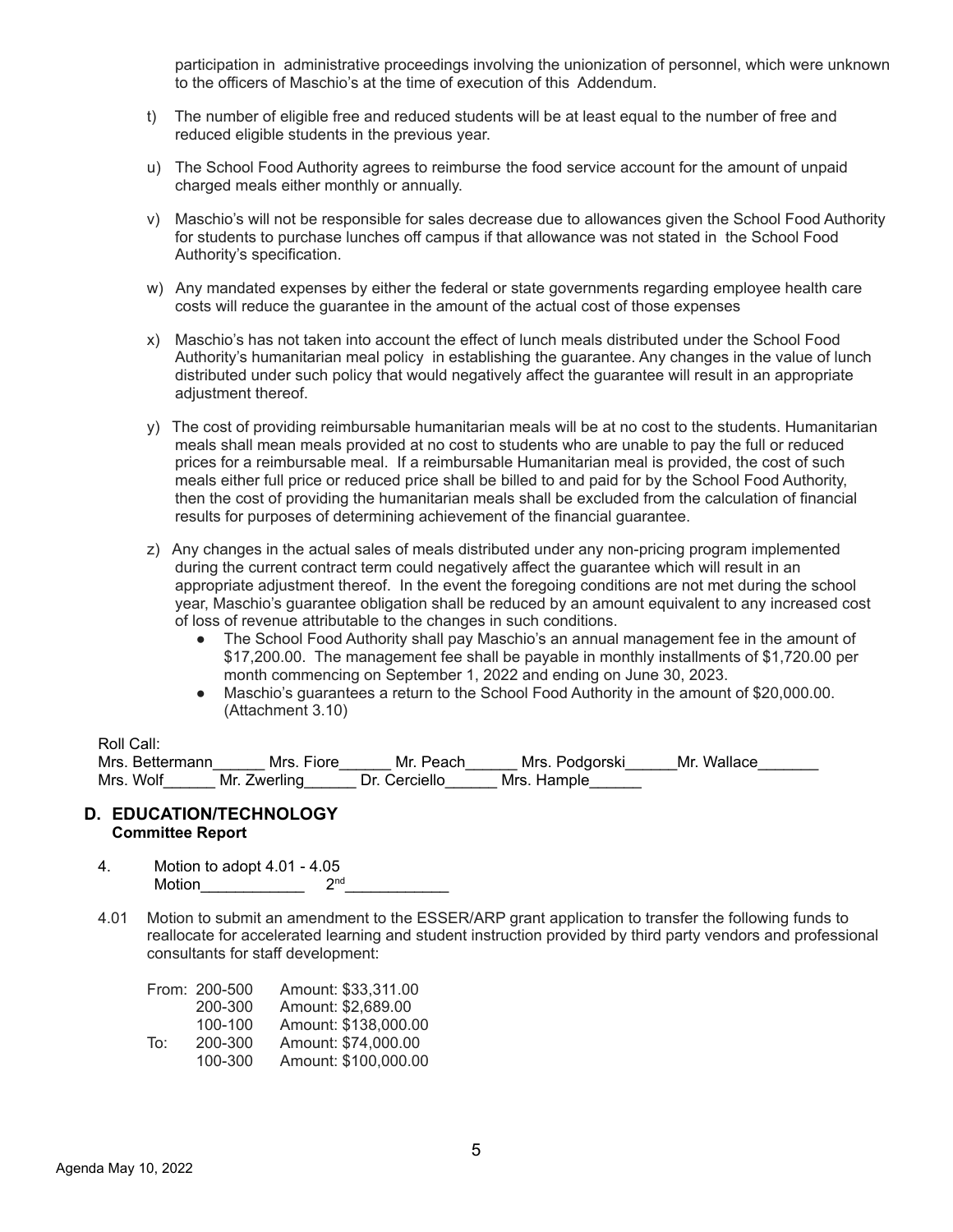- 4.02 Motion to approve Rutgers University for professional development services for the 2022-2023 school year for \$1,500.00 per day, not to exceed \$36,000.00. This professional development will be funded by the ESSER/ARP grant.
- 4.03 Motion to approve the attached list of textbooks, instructional resources and publishers to be used to implement the curriculum for the 2022-2023 school year. (Attachment 4.03)
- 4.04 Motion to accept the Superintendent's recommendation and adopt the following curricula for the 2022-2023 school year:

| Encores: I&D, Creative Writing, Coding,<br>Financial Literacy, Current Events | <b>Physical Education/Health</b> |
|-------------------------------------------------------------------------------|----------------------------------|
| English as a Second Language                                                  | Preschool                        |
| Gifted and Talented                                                           | <b>School Counseling</b>         |
| Informational Literacy                                                        | Science                          |
| Intervention Program                                                          | <b>Social Studies</b>            |
| Language Arts                                                                 | Technology                       |
| Life Skills                                                                   | Visual and Performing Arts       |
| <b>Mathematics</b>                                                            | World Languages                  |

4.05 Motion to adopt the following fundraiser for the 2021-2022 school year:

| <b>SCHOOL</b> | <b>FUNDRAISER</b>                                                                                   | <b>RECIPIENT</b> |
|---------------|-----------------------------------------------------------------------------------------------------|------------------|
|               | Readington Middle School   8 <sup>th</sup> Grade Kickball Tournament   St. Jude Children's Hospital |                  |

Roll Call:

| Mrs. Bettermann | Mrs. Fiore   | Mr. Peach     | Mrs. Podgorski | Mr. Wallace |
|-----------------|--------------|---------------|----------------|-------------|
| Mrs. Wolf       | Mr. Zwerling | Dr. Cerciello | Mrs. Hample    |             |

#### **E. PERSONNEL Committee Report**

5. Motion to adopt 5.01 - 5.12<br>Motion 2<sup>nd</sup> Motion **Exercise 20** nd\_\_\_\_\_\_\_\_\_\_\_\_

5.01 Motion to ratify and accept the Superintendent's recommendation and approve the following appointment:

| <b>NAME</b>  | <b>POSITION</b>                                          |                                         | <b>EFFECTIVE DATE</b>      |
|--------------|----------------------------------------------------------|-----------------------------------------|----------------------------|
| Carli Stokes | <b>PT Aide/Special Education</b><br>(TBS<br>30-03-D3/avo | \$18.10 Aide NC<br>Step 1<br>(prorated) | 05/02/2022 -<br>06/30/2022 |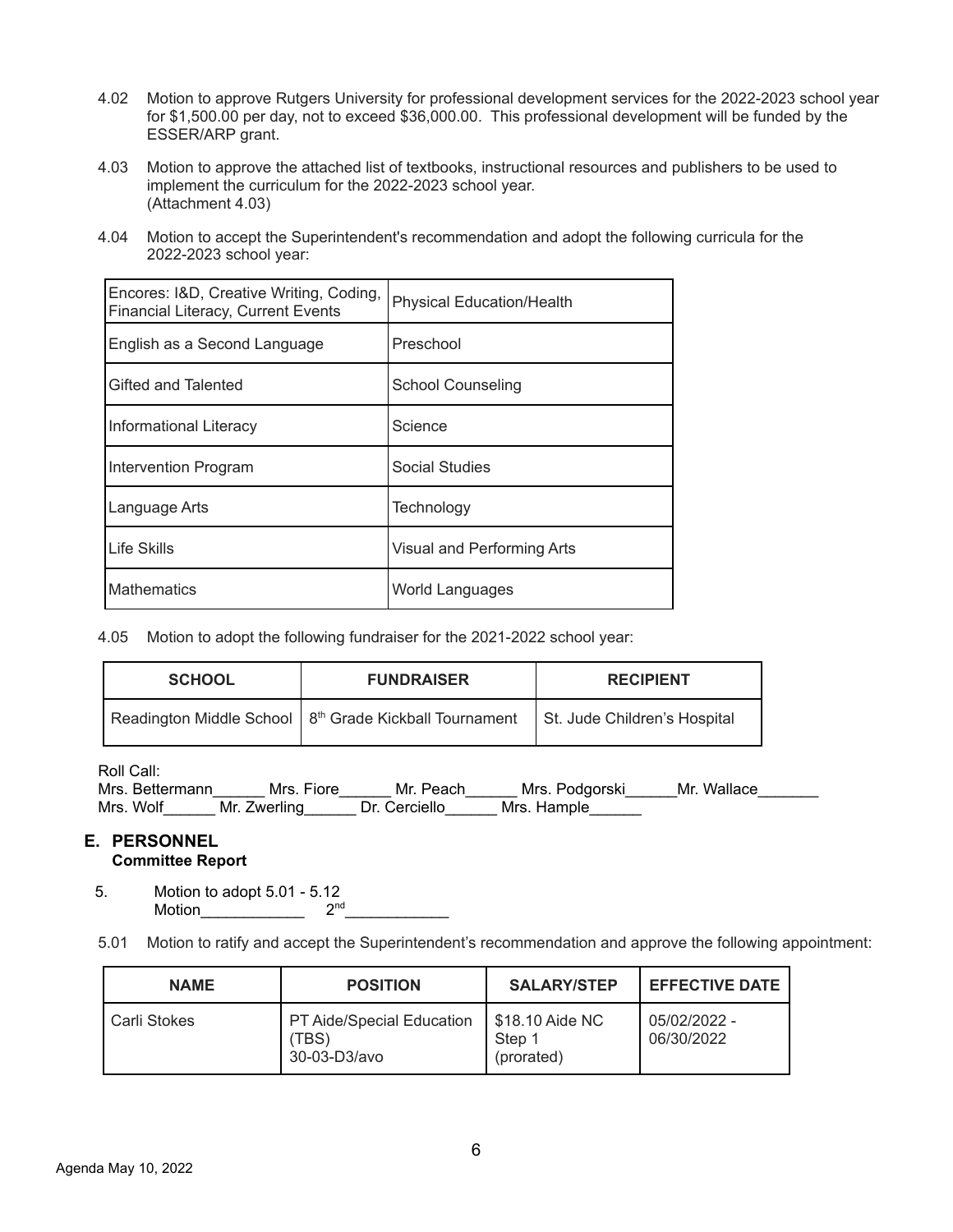5.02 Motion to accept the Superintendent's recommendation and approve the following appointments:

| <b>NAME</b>        | <b>POSITION</b>                                                                  | <b>SALARY/STEP</b>             | <b>EFFECTIVE DATE</b>      |
|--------------------|----------------------------------------------------------------------------------|--------------------------------|----------------------------|
| Carli Stokes       | Aide/Special Education<br>(TBS)<br>30-03-D3/avo                                  | \$18.56/hr Aide NC<br>Step 1   | 09/01/2022 -<br>06/30/2023 |
| Alyssa DeBiasio    | Teacher/Special Education<br>(HBS)<br>20-02-D2/asw                               | \$56,985.00 BA<br>Step 1       | 09/01/2022 -<br>06/30/2023 |
| <b>Kevin Grant</b> | Teacher/Grade 3<br>(WHS)<br>0-04-D2/bbh                                          | \$61,495.00 BA<br>Step 8       | 09/01/2022 -<br>06/30/2023 |
| Michelle Parkhurst | Teacher/Grade 1<br>(TBS)<br>20-03-D2/aci                                         | \$57,985.00 BA<br>Step 3-4 (3) | 09/01/2022 -<br>06/30/2023 |
| Olivia Deeming     | Teacher/Math<br>(RMS)<br>20-01-D2/adu                                            | \$57,485.00 BA<br>Step 2       | 09/01/2022 -<br>06/30/2023 |
| Vincent Biancamano | <b>Teacher/Social Studies</b><br>(RMS)<br>20-01-D2/aeo                           |                                | 09/01/2022 -<br>06/30/2023 |
| Caroline Ratanski  | Teacher/LA<br>(RMS)<br>20-01-D2/afa                                              | \$56,985.00 BA<br>Step 1       | 09/01/2022 -<br>06/30/2023 |
| Andreia Perez      | Teacher/Grade 1<br>(TBS)<br>20-03-D2/acw                                         | \$61,495.00 BA<br>Step 8       | 09/01/2022 -<br>06/30/2023 |
| Evan Gulino        | <b>Teacher/Social Studies</b><br>(RMS)<br>20-01-D2/aeq                           | \$57,485 BA<br>Step 2          | 09/01/2022 -<br>06/30/2023 |
| Kelly Petersen     | Teacher/Grade 3<br>(WHS)<br>20-04-D2/ada                                         | \$56,985 BA<br>Step 1          | 09/01/2022 -<br>06/30/2023 |
| Geraldine Glackin  | Confidential Secretary to<br>Director of Pupil Services<br>(BOE)<br>50-05-D4/amn | \$56,000.00<br>Unaligned       | 07/01/2022 -<br>06/30/2023 |
| Laura Sposato      | Confidential Secretary to<br><b>Curriculum Office</b><br>(BOE)<br>50-05-D\$/amu  | \$52,000.00<br>Unaligned       | 07/01/2022 -<br>06/30/2023 |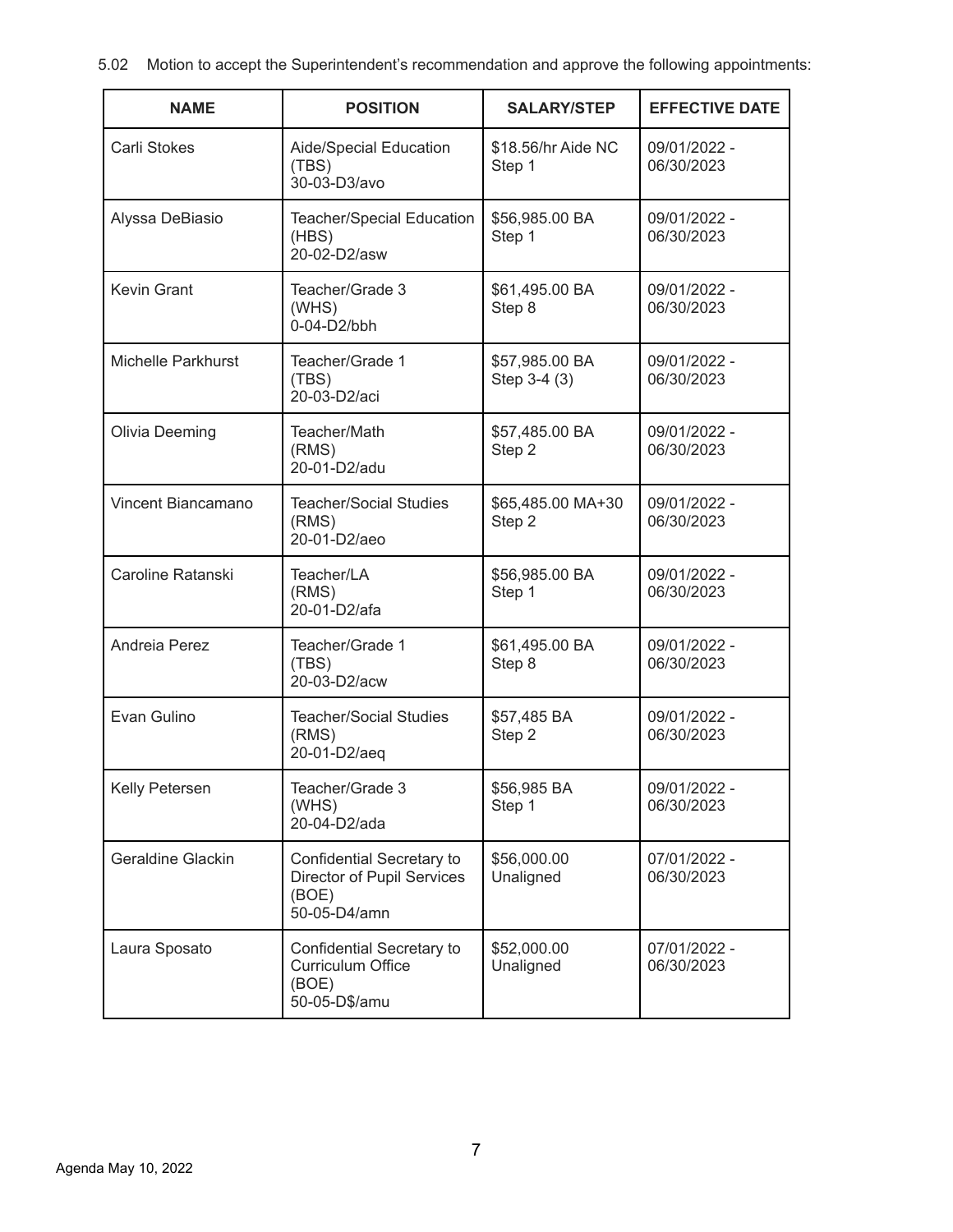## 5.03 Motion to approve the following resignations:

| <b>NAME</b>   | <b>POSITION</b>                                           | <b>EFFECTIVE DATE</b> |
|---------------|-----------------------------------------------------------|-----------------------|
| Julie Curcio  | <b>Teacher/Special Education</b><br>(RMS)<br>20-01-D2/aie | 06/30/2022            |
| Linda Riess   | Teacher/Grade 5<br>(HBS)<br>20-02-D2/abl                  | 06/30/2022            |
| Brendan Lenox | <b>Teacher/Social Studies</b><br>(RMS)<br>20-01-D2/aeo    | 06/30/2022            |
| Kate Kehoe    | Teacher/Intervention<br>(TBS)<br>20-03-D2/aft             | 06/30/2022            |

5.04 Motion to approve the following retirement with appreciation for her years of service:

| <b>NAME</b>  | <b>POSITION</b>                                 | <b>EFFECTIVE DATE</b> |
|--------------|-------------------------------------------------|-----------------------|
| Karen Cooney | Aide/Special Education<br>(HBS)<br>30-02-D3/ain | July 1, 2022          |

5.05 Motion to accept the Superintendent's recommendation and approve the following position control changes and designated transfers for the 2022-2023 school year:

| <b>NAME</b>              | <b>CHANGE</b>  | <b>POSITION</b>     | <b>LOCATION</b>                           |
|--------------------------|----------------|---------------------|-------------------------------------------|
| Katherine O'Connor       | Transfer from: | 20-03-D2/aci        | TBS Teacher/Grade 1                       |
|                          | to:            | 20-03-D2/aft        | <b>TBS</b> Teacher/Intervention           |
| Jennifer Sabo            | Transfer from: | 20-01-D2/adw        | RMS Teacher/Math                          |
|                          | to:            | $20 - 01 - D2$ /ahd | RMS Teacher/Intervention                  |
| Kristi Daurenheim        | Transfer from: | 20-03-D2/acw        | TBS Teacher/Grade 1                       |
|                          | to:            | <b>New Position</b> | <b>TBS Teacher/Preschool Disabilities</b> |
| Trish Noonan             | Transfer from: | 20-02-D2/abs        | HBS Teacher/Grade 4                       |
|                          | to:            | 20-02-D2/abl        | HBS Teacher/Grade 5                       |
| Jessica Richter          | Transfer from: | 20-02-D2/axs        | <b>HBS Teacher/Music</b>                  |
|                          | to:            | $20 - 02 - D2/abc$  | <b>HBS</b> Teacher/Music                  |
| <b>Catherine Patrick</b> | Transfer from: | 20-02-D2/abo        | HBS Teacher/Grade 4                       |
|                          | to:            | 20-02-D2/abr        | HBS Teacher/Grade 5                       |
| Melissa Truempy          | Transfer from: | $20-02-D2/ada$      | WHS Teacher/Grade 3                       |
|                          | to:            | 20-02-D2/abo        | HBS Teacher/Grade 4                       |
| Rachel Brodsky           | Transfer from: | 20-04-D2/bbh        | WHS Teacher/Grade 3                       |
|                          | to:            | New Position        | HBS Teacher/Grade 4                       |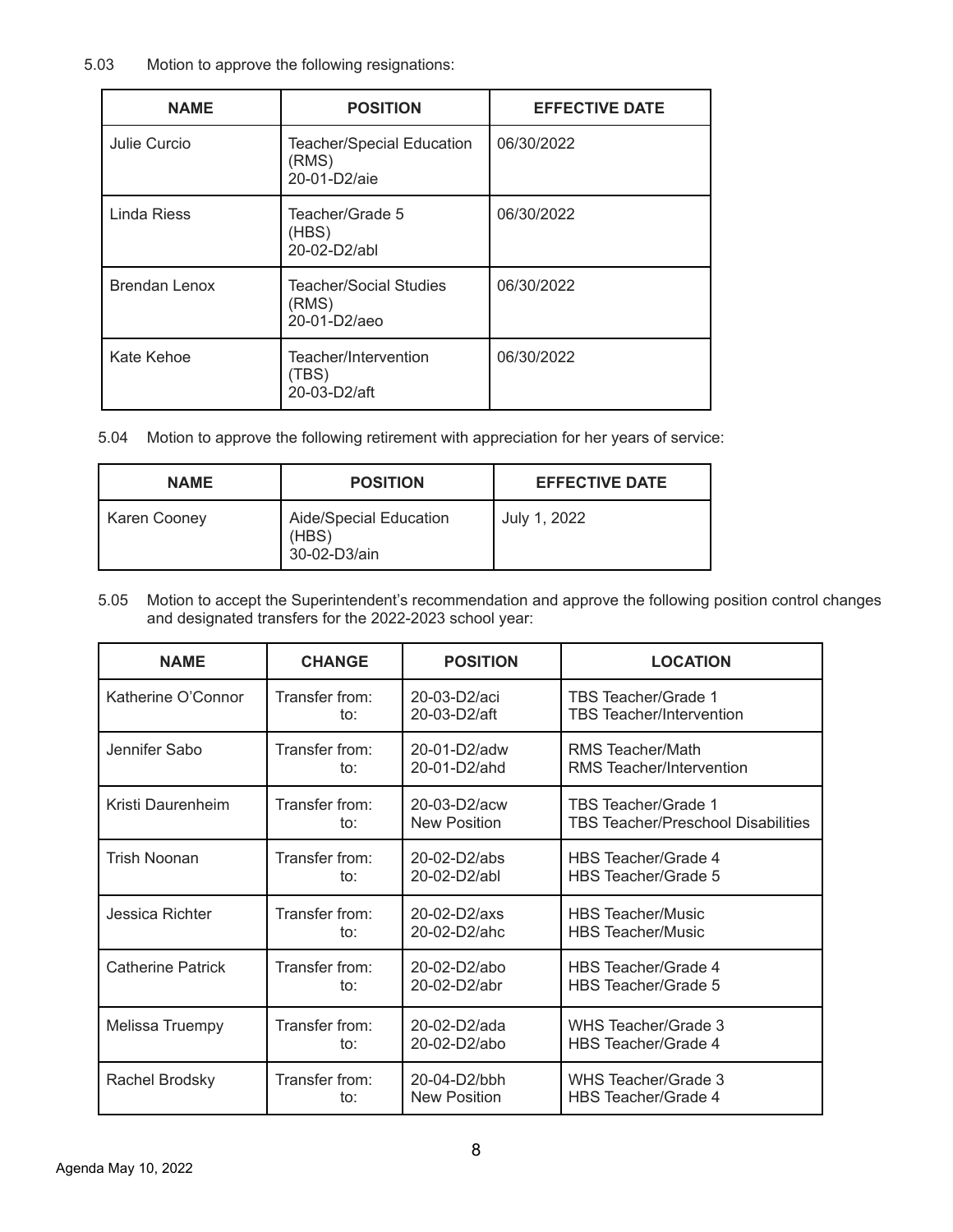5.06 Motion to accept the Superintendent's recommendation and ratify the following **Substitute Teachers/Aides/Nurses/Bus Drivers** paid at the applicable substitute rates, in the Readington Township District, pending satisfactory completion of employment requirements:

| <b>NAME</b>           | <b>POSITION</b>         |
|-----------------------|-------------------------|
| <b>Craig Tipton</b>   | Substitute Teacher/Aide |
| <b>Kelly Petersen</b> | Substitute Teacher/Aide |
| Linda Safran          | Substitute Nurse        |

- 5.07 Motion to accept the Superintendent's recommendation and approve stipend payment for the attached list of transportation services for the 2022-2023 school year. (Attachment 5.07)
- 5.08 Motion to extend the following Leave Replacement Teachers assignment effective dates:

| <b>NAME</b>          | <b>POSITION</b>                        | <b>ORIGINAL EFFECTIVE</b><br><b>DATES</b> | <b>CHANGED EFFECTIVE</b><br><b>DATES</b> |
|----------------------|----------------------------------------|-------------------------------------------|------------------------------------------|
| <b>Scott Bennert</b> | Leave Replacement<br>Teacher/PE/Health | 04/04/2022 - 05/13/2022                   | 04/04/2022 - 06/30/2022                  |
| Nicole Erhart        | Leave Replacement<br>Teacher/LA        | 11/23/2021 - 04/29/2022                   | 11/23/2021 - 05/06/2022                  |

- 5.09 Motion to accept the Superintendent's recommendation and approve the attached list of staff for curriculum writing/development effective July 1 - August 31, 2022 at the contractual rate of \$30.00 per hour. (Attachment 5.09)
- 5.10 Motion to accept the Superintendent's recommendation and approve stipend payments for the attached list of teachers facilitating 2022 Summer Teacher Academy Sessions. (Attachment 5.10)
- 5.11 Motion to accept the Superintendent's recommendation to approve the attached Summer Enrichment programs, facilitators, and facilitator stipends for the self-sustaining 2022 Readington Township School District Summer Enrichment Program. (Attachment 5.11)
- 5.12 Motion to approve additional time beyond contractual hours for Dawn Localio to attend a High School ESL Articulation under the advisement of the Department Supervisor at her contractual rate not to exceed 1 hour.

| Roll Call: |  |
|------------|--|
|            |  |
|            |  |

| . |                 |              |               |                |             |  |
|---|-----------------|--------------|---------------|----------------|-------------|--|
|   | Mrs. Bettermann | Mrs. Fiore   | Mr. Peach     | Mrs. Podgorski | Mr. Wallace |  |
|   | Mrs. Wolf       | Mr. Zwerling | Dr. Cerciello | Mrs. Hample    |             |  |

#### **F. COMMUNICATION Committee Report**

- 6. Motion to adopt 6.01 Motion\_\_\_\_\_\_\_\_\_\_\_\_ 2  $2<sup>nd</sup>$
- 6.01 Motion to accept the Superintendent's recommendation and approve the following policies for first reading:
	- Policy 1648.15 Recordkeeping for Healthcare Settings in School Buildings COVID-19
	- Policy 2417 Student Intervention and Referral Services